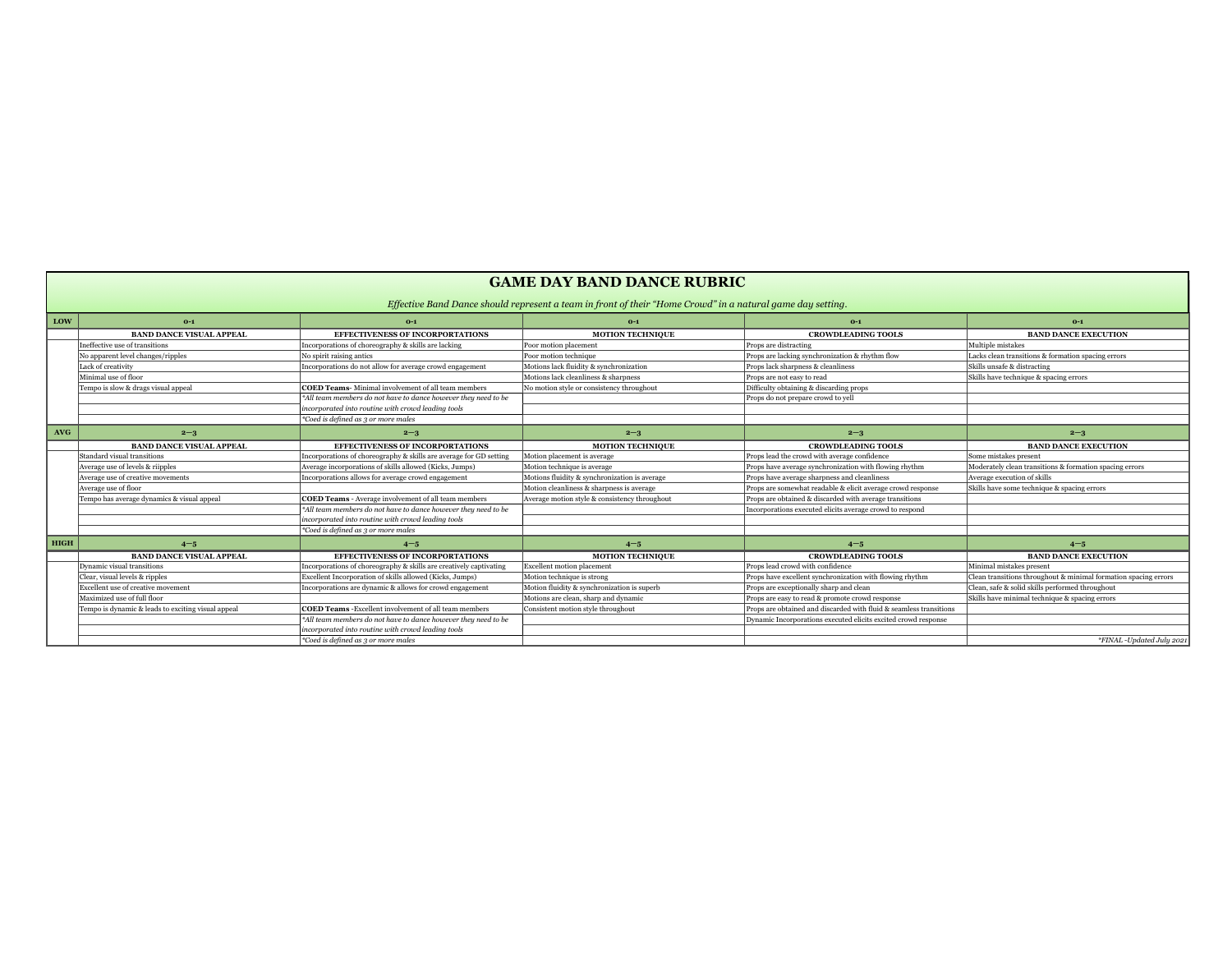**Barbara** 

| Effective Fight Song should represent a team in front of their "home crowd" in a natural game day setting.                                                                                              | $O-1$                                                           |
|---------------------------------------------------------------------------------------------------------------------------------------------------------------------------------------------------------|-----------------------------------------------------------------|
|                                                                                                                                                                                                         |                                                                 |
| <b>LOW</b><br>$0-1$<br>$0-1$<br>$0-1$<br>$0-1$                                                                                                                                                          |                                                                 |
| <b>FIGHT SONG VISUAL APPEAL</b><br><b>EFFECTIVENESS OF INCORPORATIONS</b><br><b>MOTION TECHNIQUE</b><br><b>CROWDLEADING TOOLS</b>                                                                       | <b>FIGHT SONG EXECUTION</b>                                     |
| Ineffective use of transitions<br>Poor motion placement<br>Incorporations of choreography & skills are lacking<br>Props are distracting                                                                 | Multiple mistakes                                               |
| Props are lacking synchronization & rhythm flow<br>No spirit raising antics<br>Poor motion technique<br>No apparent level changes/ripples                                                               | Lacks clean transitions & formation spacing errors              |
| Incorporations do not allow for average crowd engagement<br>Motions lack fluidity & synchronization<br>Lack of creativity<br>Props lack sharpness and cleanliness                                       | Skills unsafe & distracting                                     |
| Minimal use of floor<br>Motions lack cleanliness & sharpness<br>No skill incorporated<br>Props are not easy to read                                                                                     | Skills have technique & spacing errors                          |
| Difficulty obtaining & discarding props<br>No motion style or consistency throughout<br>Tempo is slow and drags visual appeal                                                                           |                                                                 |
| <b>COED Teams-</b> Lacks involvement of all team members<br>Props do not prepare crowd to yell                                                                                                          |                                                                 |
| $\mathbf{\n}\ast$ Coed is defined as 3 or more males                                                                                                                                                    |                                                                 |
|                                                                                                                                                                                                         |                                                                 |
| <b>AVG</b><br>$2 - 3$<br>$2 - 3$<br>$2 - 3$<br>$2 - 3$                                                                                                                                                  | $2 - 3$                                                         |
| <b>EFFECTIVENESS OF INCORPORATIONS</b><br><b>MOTION TECHNIQUE</b><br><b>CROWDLEADING TOOLS</b><br><b>FIGHT SONG VISUAL APPEAL</b>                                                                       | <b>FIGHT SONG EXECUTION</b>                                     |
| Standard visual transitions<br>Motion placement is average<br>Props lead the crowd with average confidence<br>Incorporations of choreography & skills are average for GD setting                        | Some mistakes present                                           |
| Average use of levels & ripples<br>Motion technique is average<br>Props have average synchronization with flowing rhythm<br>Incorporations allows for average crowd engagement                          | Moderately clean transitions & formation spacing errors         |
| Motions fluidity & synchronization is average<br>Average use of creative movements<br>Average Incorporations of skills allowed (stunts, kicks, jumps)<br>Props have average sharpness and cleanliness   | Average execution of skills                                     |
| Average use of floor<br><b>Examples of skills below (does not need to meet ratio)</b><br>Motion cleanliness & sharpness is average<br>Props are somewhat readable & elicit average crowd response       | Skills have some technique & spacing errors                     |
| Props are obtained and discarded with average transitions<br>Average visual appeal<br>Thigh stands, shoulder sits, preps or extensions<br>Average motion style and consistency throughout               |                                                                 |
| Incorporations executed allows crowd to respond                                                                                                                                                         |                                                                 |
| <b>COED Teams</b> - Average involvement of team members                                                                                                                                                 |                                                                 |
| $\mathbf{\degree}$ Coed is defined as 3 or more males                                                                                                                                                   |                                                                 |
| HIGH<br>$4 - 5$<br>$4 - 5$<br>$4 - 5$<br>$4 - 5$                                                                                                                                                        | $4 - 5$                                                         |
| <b>MOTION TECHNIQUE</b><br><b>FIGHT SONG VISUAL APPEAL</b><br><b>EFFECTIVENESS OF INCORPORATIONS</b><br><b>CROWDLEADING TOOLS</b>                                                                       | <b>FIGHT SONG EXECUTION</b>                                     |
| Dynamic visual transitions<br><b>Excellent motion placement</b><br>Props lead crowd with confidence<br>Incorporations of choreography & skills are creatively captivating                               | Minimal mistakes present                                        |
| Motion technique is strong<br>Props Have excellent synchronization with flowing rhythm<br>Clear and visual levels & ripples<br>Incorporations are dynamic & allows for crowd engagement                 | Clean transitions throughout & minimal formation spacing errors |
| Motion fluidity & synchronization is superb<br><b>Excellent use of creative movement</b><br>High level of skills allowed (Stunts, tumbling, kicks, jumps)<br>Props are exceptionally sharp and clean    | Clean, safe & solid skills performed throughout                 |
| Maximized use of full floor<br>Motions are clean, sharp and dynamic<br><b>Examples of skills below (does not need to meet ratio)</b><br>Props are easy to read & promote crowd response                 | Skills have minimal technique & spacing errors                  |
| <b>Exciting visual appeal</b><br>Consistent motion style throughout<br>Shoulder stands, extended single leg stunts, full up to prep<br>Props are obtained & discarded with fluid & seamless transitions |                                                                 |
| Full up extended, full arounds at any level <b>(RD)</b><br>Dynamic Incorporations executed allows for excited crowd response                                                                            |                                                                 |
| Handsprings & Tucks (RD)                                                                                                                                                                                |                                                                 |
|                                                                                                                                                                                                         |                                                                 |
| <b>COED Teams</b> - All team members are incorporated                                                                                                                                                   |                                                                 |
| $\mathbf{\degree}$ Coed is defined as 3 or more males                                                                                                                                                   | *FINAL - Updated July 2021                                      |

## **GAME DAY FIGHT SONG RUBRIC**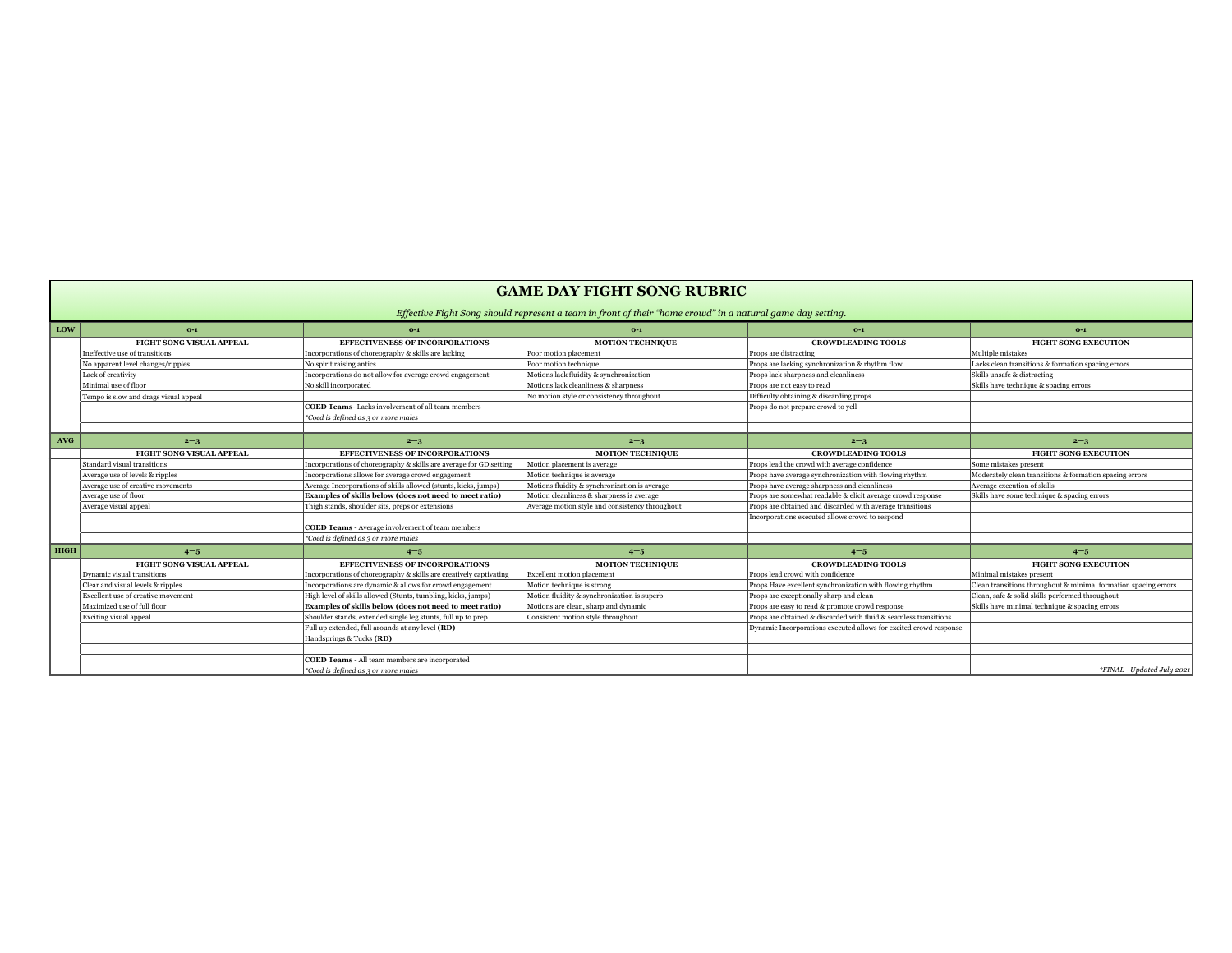|             | <b>GAME DAY CROWD LEADING RUBRIC</b>                          |                                              |                                                                         |                                                       |                                                                                       |                                                               |                                                    |
|-------------|---------------------------------------------------------------|----------------------------------------------|-------------------------------------------------------------------------|-------------------------------------------------------|---------------------------------------------------------------------------------------|---------------------------------------------------------------|----------------------------------------------------|
| <b>LOW</b>  | $0-1$                                                         | $0-1$                                        | $0-1$                                                                   | $0-1$                                                 | $0-1$                                                                                 | $O-1$                                                         | $0-1$                                              |
|             | <b>SITUATIONAL CUE</b>                                        | SITUATIONAL CROWD EFFECTIVENESS              | SITUATIONAL EXECUTION OF INCORPORATIONS                                 | <b>CHEER SKILL INCORPORATIONS</b>                     | <b>CHEER EXECUTION OF SKILL INCORPORATIONS</b>                                        | <b>CHEER MOTION TECHNIQUE/ CROWD LEADING TOOLS  </b>          | <b>CHEER CROWD EFFECTIVENESS</b>                   |
|             | Ineffective response to situational cue                       | Low energy                                   | Poor motion placement                                                   | Skills used do not lead crowd                         | Cheer did not demonstrate clean and/or solid foundation                               | Poor motion placement                                         | Low energy                                         |
|             |                                                               | Voices are not load and clear                | Lacks synchronization and sharpness                                     | <b>Skills used have major errors</b>                  | <b>Skills unsafe &amp; distracting</b>                                                | Lacks Sharpness & synchronization                             | Voices are not load and clear                      |
|             |                                                               | Volume inconsistencies throughout            | <b>Props Distract from crowd leading</b>                                | No skills were used to lead the crowd                 | Skills have technique & spacing errors                                                | Props are obtained & discarded with difficulty                | Volume inconsistencies throughout                  |
|             |                                                               | Lacks consistent pace and flow               | <b>Skills unsafe &amp; distracting</b>                                  | Low skill difficulty is incorporated                  |                                                                                       | <b>Props distract from crowd leading</b>                      | Lacks consistent pace and flow                     |
|             |                                                               | Lacks crowd coverage/minimal use of floor    | Skills have technique & spacing errors                                  | Motions only                                          |                                                                                       | Props do not prepare crowd to yell                            | Lacks crowd coverage                               |
|             |                                                               | Props do not lead crowd                      |                                                                         |                                                       |                                                                                       | Low variety of props                                          | <b>Props distract from leading</b>                 |
|             |                                                               |                                              |                                                                         | <b>COED Teams - no coed skills</b>                    |                                                                                       |                                                               |                                                    |
|             |                                                               |                                              |                                                                         | $\ast$ Coed is defined as 3 or more males             |                                                                                       |                                                               |                                                    |
| <b>AVG</b>  | $2 - 3$                                                       | $2 - 3$                                      | $2 - 3$                                                                 | $2 - 3$                                               | $2 - 3$                                                                               | $2 - 3$                                                       | $2 - 3$                                            |
|             | <b>SITUATIONAL CUE</b>                                        | SITUATIONAL CROWD EFFECTIVENESS              | SITUATIONAL EXECUTION OF INCORPORATIONS                                 | <b>CHEER SKILL INCORPORATIONS</b>                     | <b>CHEER EXECUTION OF SKILL INCORPORATIONS</b>                                        | CHEER MOTION TECHNIQUE/ CROWD LEADING TOOLS                   | <b>CHEER CROWD EFFECTIVENESS</b>                   |
|             | Slow response to situational cue                              | Average energy                               | <b>Average motion placement</b>                                         | Some skills used effectively lead crowd               | Cheer demonstrates some clean foundational elements, however Average motion placement |                                                               | Average energy                                     |
|             |                                                               | Voices have average enthusiasm and volume    | Average synchronization                                                 | <b>Skills used have some Errors</b>                   | lacked consistency throughout                                                         | Average level of sharpness & synchronization                  | Voices have average enthusiasm and volume          |
|             |                                                               | Some volume inconsistencies throughout       | Some props are sharp and clean                                          | Average skill difficulty is incorporated              | Average execution of skills                                                           | Props are obtained & discarded with some difficulty           | Some volume inconsistencies throughout             |
|             |                                                               | Average consistent pace and flow             | Average execution of skills                                             | <b>Example of skills below:</b>                       | Skills have some technique & spacing errors                                           | Some props distract from crowd leading                        | Average consistent pace and flow                   |
|             |                                                               | Average crowd coverage/average use of Floor  | Skills have some technique & spacing errors                             | Crowd leading thigh stands and shoulder sits          |                                                                                       | Props elicit average crowd response                           | Average crowd coverage                             |
|             |                                                               | Some props are not crowd effective           |                                                                         | Preps, extensions or 1/2 up to prep                   |                                                                                       | Average variety of props used                                 | Some props are not crowd effective                 |
|             |                                                               |                                              |                                                                         | $1/2$ up to extended ( <b>RD</b> )                    |                                                                                       | Some props are sharp and clean & prop angles have some errors |                                                    |
|             |                                                               |                                              |                                                                         |                                                       |                                                                                       | Flags are used with average synchronization                   |                                                    |
|             |                                                               |                                              |                                                                         | <b>COED Teams-</b> must perform at least              |                                                                                       | Flags use is average throughout                               |                                                    |
|             |                                                               |                                              |                                                                         | 1 average coed skill (Refer to Stunt Rubric)          |                                                                                       |                                                               |                                                    |
|             |                                                               |                                              |                                                                         | $\ast$ Coed is defined as 3 or more males             |                                                                                       |                                                               |                                                    |
| <b>HIGH</b> | $4 - 5$                                                       | $4-5$                                        | $4-5$                                                                   | $4 - 5$                                               | $4 - 5$                                                                               | $4 - 5$                                                       | $4-5$                                              |
|             | <b>SITUATIONAL CUE</b>                                        |                                              | SITUATIONAL CROWD EFFECTIVENESS SITUATIONAL EXECUTION OF INCORPORATIONS | <b>CHEER SKILL INCORPORATIONS</b>                     | <b>CHEER EXECUTION OF SKILL INCORPORATIONS</b>                                        | CHEER MOTION TECHNIQUE/ CROWD LEADING TOOLS                   | <b>CHEER CROWD EFFECTIVENESS</b>                   |
|             | Effective & timely response to situational cue   High energy! |                                              | Exceptionally sharp prop & motion placement                             | Skills used effectively lead crowd                    | Cheer demonstrates clean, solid foundation                                            | Dynamic motion placement                                      | High energy!                                       |
|             |                                                               | Voices command the crowds attention          | High execution of synchronization                                       | Skills used have minimal errors                       | Clean, safe & solid skills performed throughout                                       | Exceptional Sharpness & high execution of synchronization     | Voices command the crowds attention                |
|             |                                                               | Volume remains consistent throughout cheer   | <b>Props</b> are sharp and clean                                        | High skill difficulty is incorporated                 | Skills have minimal technique & spacing errors                                        | Props are obtained & discarded with ease                      | Volume remains consistent throughout cheer         |
|             |                                                               | Dynamic pace and flow                        | Clean, safe & solid skills performed throughout                         | <b>Example of skills below:</b>                       |                                                                                       | <b>Props create dynamic crowd leading</b>                     | Dynamic pace and flow                              |
|             |                                                               | Maximum crowd coverage/floor to elicit crowd | Skills have minimal technique & spacing errors                          | Crowd leading shoulder stands                         |                                                                                       | Props are used effectively for crowd response                 | Maximum crowd coverage elicits crowd response (RD) |
|             |                                                               | $\ket{\text{response (RD)}}$                 |                                                                         | <b>Extended single leg stunts</b>                     |                                                                                       | High variety of props                                         |                                                    |
|             |                                                               | Props effectively lead crowd (RD)            |                                                                         | Full up to prep                                       |                                                                                       | Props are sharp and clean, prop angles have minimal errors    |                                                    |
|             |                                                               |                                              |                                                                         | Full up extended or full arounds at any level (RD)    |                                                                                       | Flags are used with excellent synchronization                 |                                                    |
|             |                                                               |                                              |                                                                         | Handspring or tucks (RD)                              |                                                                                       | Flags are sharp and crisp with dynamic use throughout         |                                                    |
|             |                                                               |                                              |                                                                         |                                                       |                                                                                       |                                                               |                                                    |
|             |                                                               |                                              |                                                                         | <b>COED Teams-</b> must perform at least              |                                                                                       |                                                               |                                                    |
|             |                                                               |                                              |                                                                         | 1 high range coed skill (Refer to Stunt Rubric)       |                                                                                       |                                                               |                                                    |
|             |                                                               |                                              |                                                                         | $\mathbf{\degree}$ Coed is defined as 3 or more males |                                                                                       |                                                               | <i>*FINAL</i> - Updated July 2021                  |